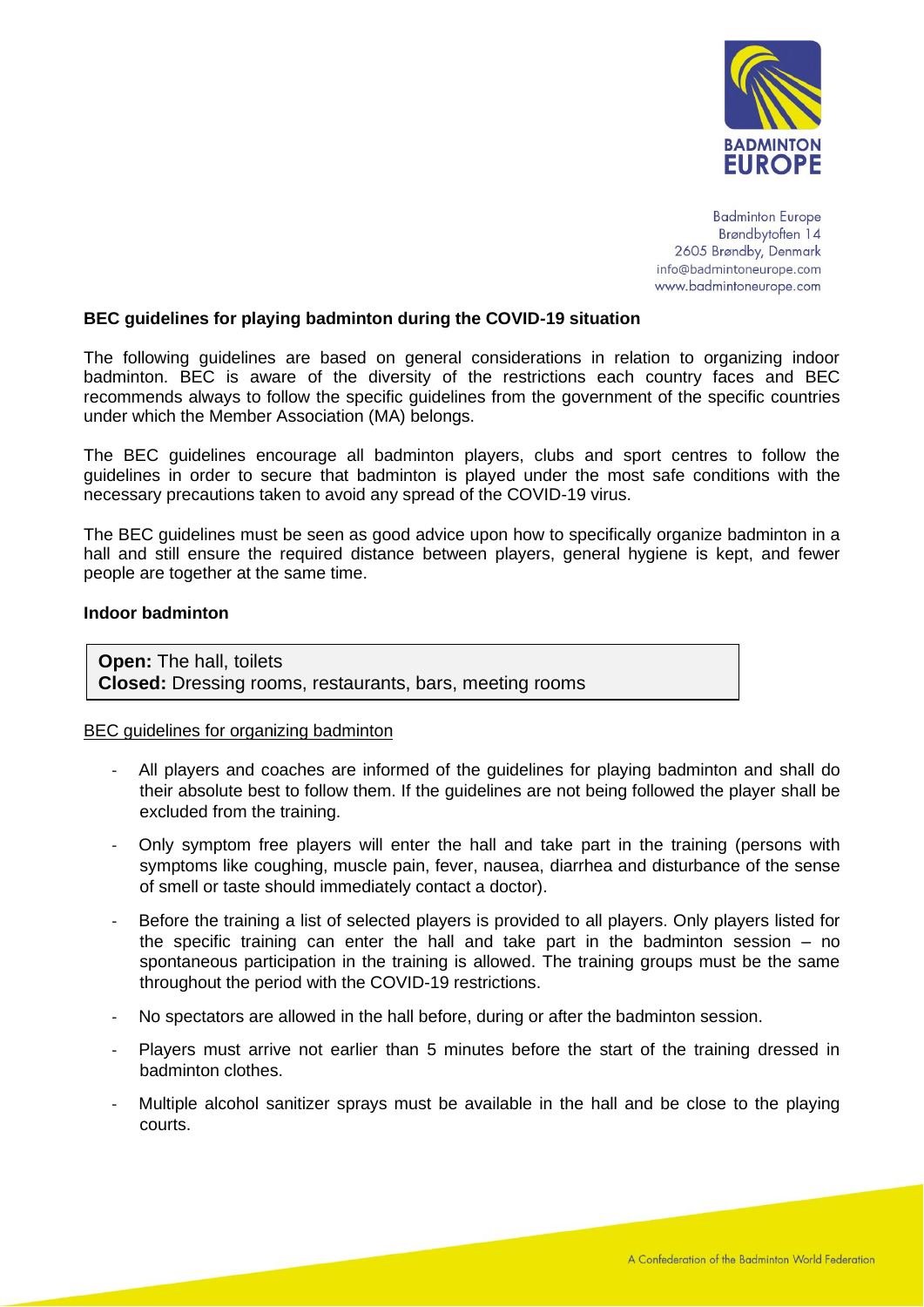

**Badminton Europe** Brøndbytoften 14 2605 Brøndby, Denmark info@badmintoneurope.com www.badmintoneurope.com

- All players shall use their own equipment, such as rackets, shoes, drinking bottles etc. The equipment must not at any point be shared with other players. Make sure you have enough rackets with strings as you can´t borrow rackets from others.
- If the club provides used shuttles for play, each training must have their own box of used shuttles.
- During the badminton session all body contact on and off court must be avoided and a distance of 2 metres are to be uphold between players. This also means no handshakes before, during and after the training.
- It is only allowed to play singles and do singles exercises. This means that only 2 players are allowed on 1 court.
- Each court must have a marked area behind or next to it where the 2 players can keep their equipment and be when having a break. It is only those 2 players who are allowed inside the marked area.
- The same players and the same coach shall always train together. In case one of the players show signs of COVID-19 symptoms, immediate and necessary measures must be taken. An immediate direct communication shall be established to the rest of the training group.
- Warm up must be done outside of the hall or on the designated court/-s for training.
- Half court games and exercises can be played as long as there are only 2 players on each full court and there is at least half a court of no play to both sides.
- The following division of courts can also be used to ensure a distance of at least 2 metres between players on the courts:

| Player 1 | Player 2 |
|----------|----------|
|          |          |
|          |          |

| Player 3 | Player 4 |
|----------|----------|

One player plays on a full court and the other player plays on a half court.

If full courts are being used, there must be one court with no play in between two used courts. This must be organized like this: